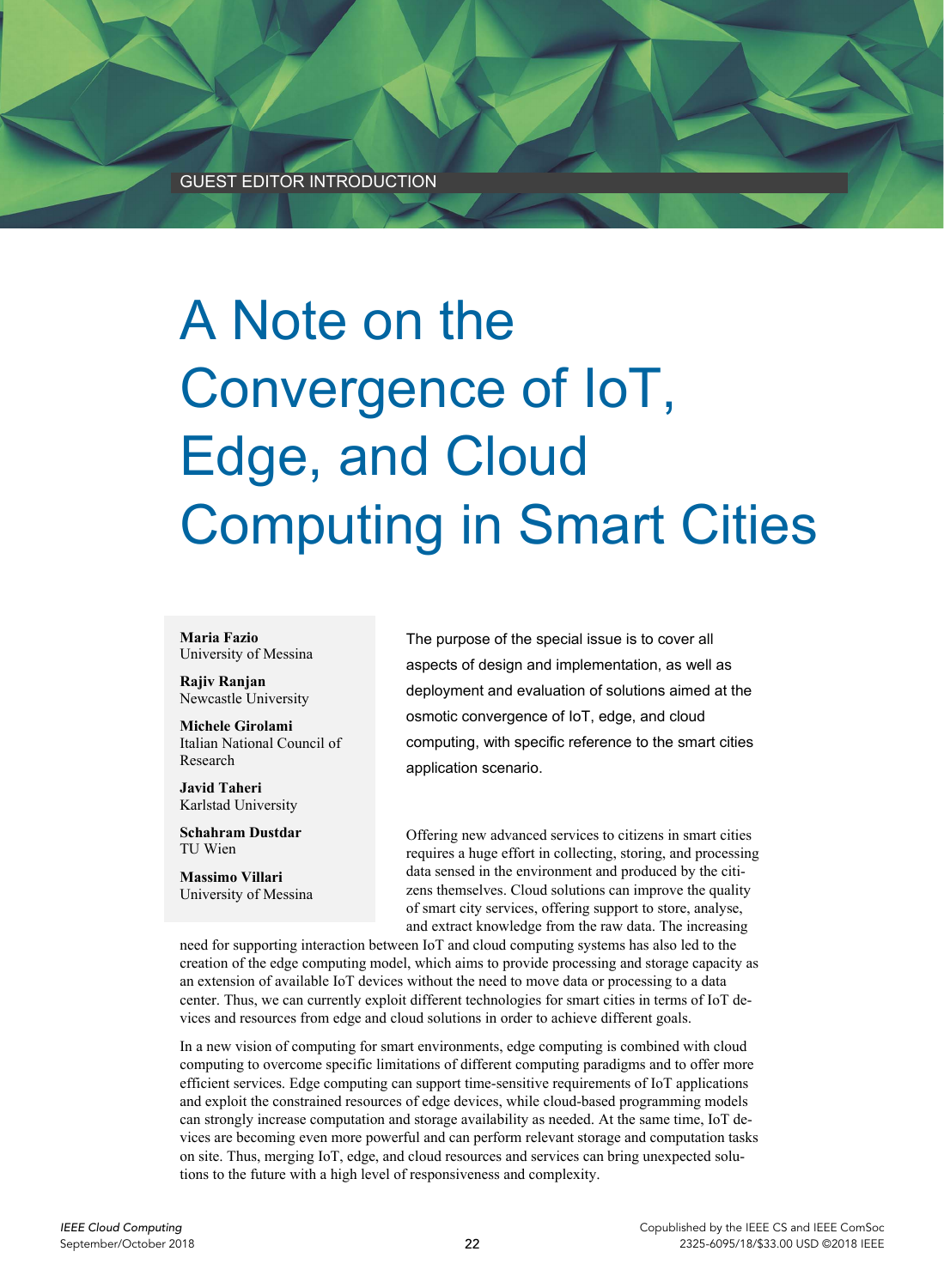Achieving an effective convergence of IoT, edge and cloud computing requires osmotic management of services and microservices across different systems. This means that resources must be dynamically organized and, if necessary, migrated according to the requirements of different infrastructures (e.g., load balancing, reliability, and availability) and applications (e.g., sensing/actuation capabilities, context awareness, proximity, and quality of service [QoS]). Osmotic computing enables microservice and resource orchestration mechanisms, together with the seamless migration of services that adapt their behavior according to resource availability.

## IN THIS ISSUE

The purpose of the special issue is to cover all aspects of design and implementation, as well as deployment and evaluation of solutions aimed at the osmotic convergence of IoT, edge, and cloud computing, with specific references to the smart cities application scenario. For this synergy to become effective and efficient, relevant issues related to smart city services and microservices deployment, networking, and security across cloud and edge datacenters must be investigated to provide reliable IoT support within specified QoS levels.

The selected articles in this special issue provide interesting and concrete contributions in this area. They also identify other challenges to be addressed by both the research community and industry to provide efficient solutions for smart cities in the near future.

In "How to Conceive Future Mobility Services in Smart Cities According to the FIWARE Frontier Cities Experience," Lorenzo Carnevale, Antonio Celesti, Maria Di Pietro, and Antonino Galletta present a cloud architecture design that enables the creation of smart IoT applications. They also validate their approach based on a real-world smart campus testbed.

Puming Wang, Laurence T. Yang, and Jintao Li present another interesting contribution to the smart city paradigm in "An Edge Cloud-Assisted CPSS Framework for Smart City." Their article discusses a novel edge cloud-assisted, cyber-physical-social system framework that migrates data analysis tasks from cloud data centers to network edge devices, resulting in favorable quality of service (e.g. reduced latency, real-time view of events, etc.).

Finally, in "User-centric Privacy Engineering for the Internet of Things," Mahmoud Barhamgi, Charith Perera, Chirine Ghedira, and Djamal Benslimane present requirements for future data collection architectures for building CPSS-based smart city applications. Based on this abstract data collection architecture, the authors identify a number of challenges that must be addressed to achieve effective privacy management in future smart city applications.

We would like to thank the authors for their work in the area of smart cities and their care in writing the articles and we would like to express our appreciation for the great support of Mazin Yousif, the editor-in-chief of *IEEE Cloud Computing*, for arranging this special issue.

## ABOUT THE AUTHORS

**Maria Fazio** is an assistant researcher in computer science at the University of Messina (Italy). Her main research interests include distributed systems and wireless communications. She has a PhD in advanced technologies for information engineering from the University of Messina. Contact her at mfazio@unime.it.

**Rajiv Ranjan** is a Chair Professor of Computing Science and IoT at Newcastle University, UK. He received a PhD in computer science and software engineering from the University of Melbourne. His research interests include the Internet of Things and big data analytics. Contact him at raj.ranjan@ncl.ac.uk.

**Michele Girolami** is a researcher at the Italian National Council of Research. Her research interests include smart cities, the Internet of Things, and cloud computing. Girolami has a PhD from University of Pisa. Contact her at michele.girolami@isti.cnr.it.